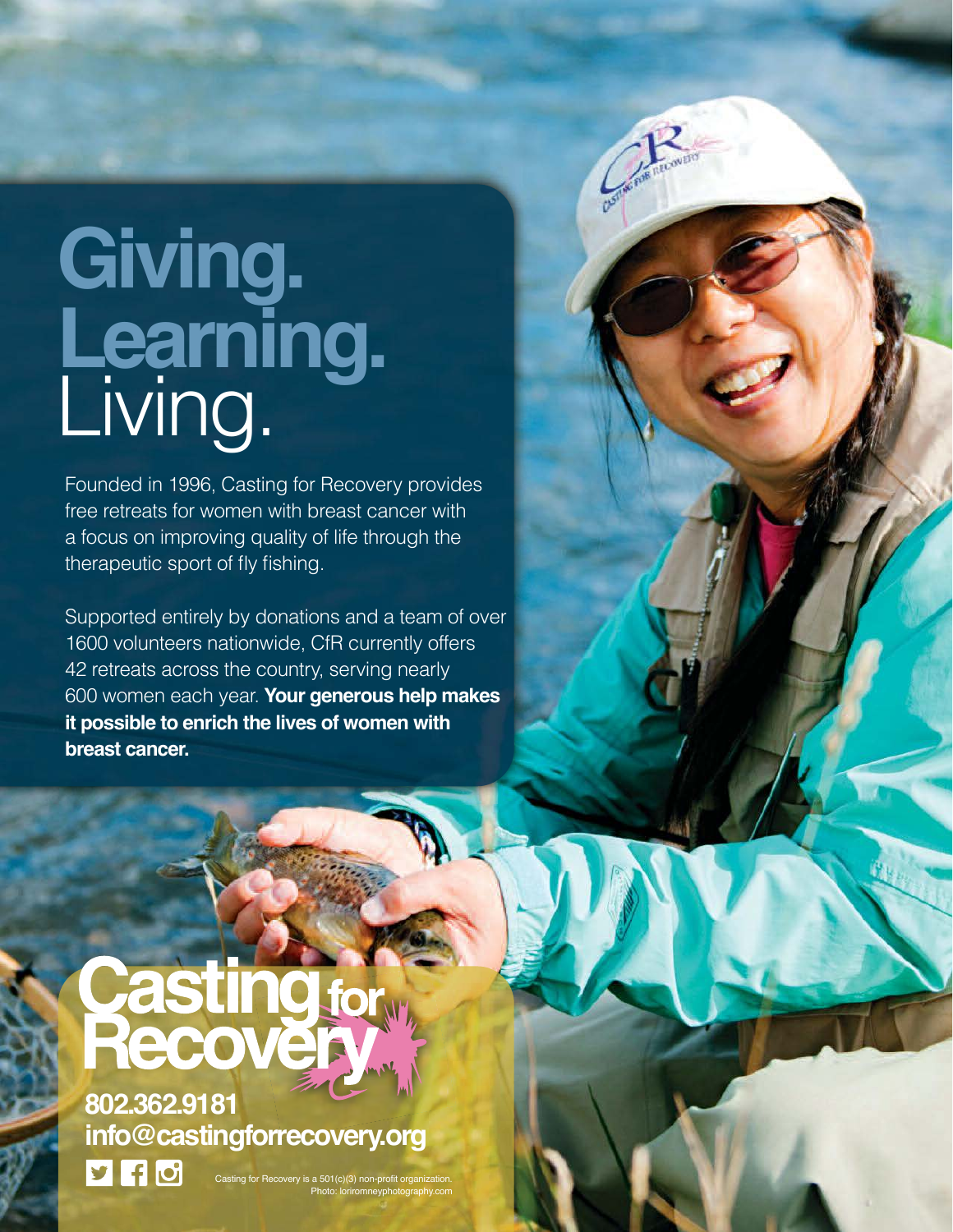Fort Worth Fly Fishers Newsletter August 2018 Pg. 11

# **CLUB ACTIVITIES**

### **AUGUST**

August 7 Club meeting

### **SEPTEMBER**

September 4 Club meeting

September 8

Fly Fish 101 at Camp Carter, 6200 Sand Springs Road, Fort Worth

September 22 Outing to Lewisville Lake Environmental Learning Area

### **OCTOBER**

October 2 Club meeting

Oct. 19-21 Outing to Texas coast

### **NOVEMBER**

November 3 Fly Fish 101 at Lewisville Lake Environmental Learning Area (LLELA)

November 6 Club meeting

November 17 Outing to area urban fishing sites

### **OUTINGS 2018**

In 2018, our club plans to provide more organized fishing trips that members can take advantage of. Once a quarter we will have an overnight trip that will also serve as an education session for new fishers. On these trips, the Club will pay for guides to explain the area and take the attending members to locations where they can actually catch fish. This was done at our Broken Bow trip in November and was quite a success. It's also a great membership benefit.

We welcome anyone to volunteer as hosts for any of the 2018 outings. This also offers you the opportunity to take part in our VIP Volunteer Program that offers numerous prizes and incentives.

Outings will be set for the 3rd weekend of the month and may be changed in any extraordinary circumstances.

Roshan Ali Outings Director

| DATE (2018)             | <b>LOCATION</b>                                          | <b>SPECIES</b>                      |
|-------------------------|----------------------------------------------------------|-------------------------------------|
| August                  | No outing due to excessive                               |                                     |
|                         | heat                                                     |                                     |
| Sept. 22                | <b>LLELA</b>                                             | <b>Bass</b>                         |
| Oct $19^{th} - 21^{st}$ | Overnight: Coast Trip -<br>guide provided; kayak fishing | Redfish,<br>Speckled<br>Trout, Drum |
| Nov $17th$              | Urban Wilderness                                         | Panfish                             |
| Dec 15 <sup>th</sup>    | LLELA, Elm Fork of the<br>Trinity                        | Buffalo, Trout                      |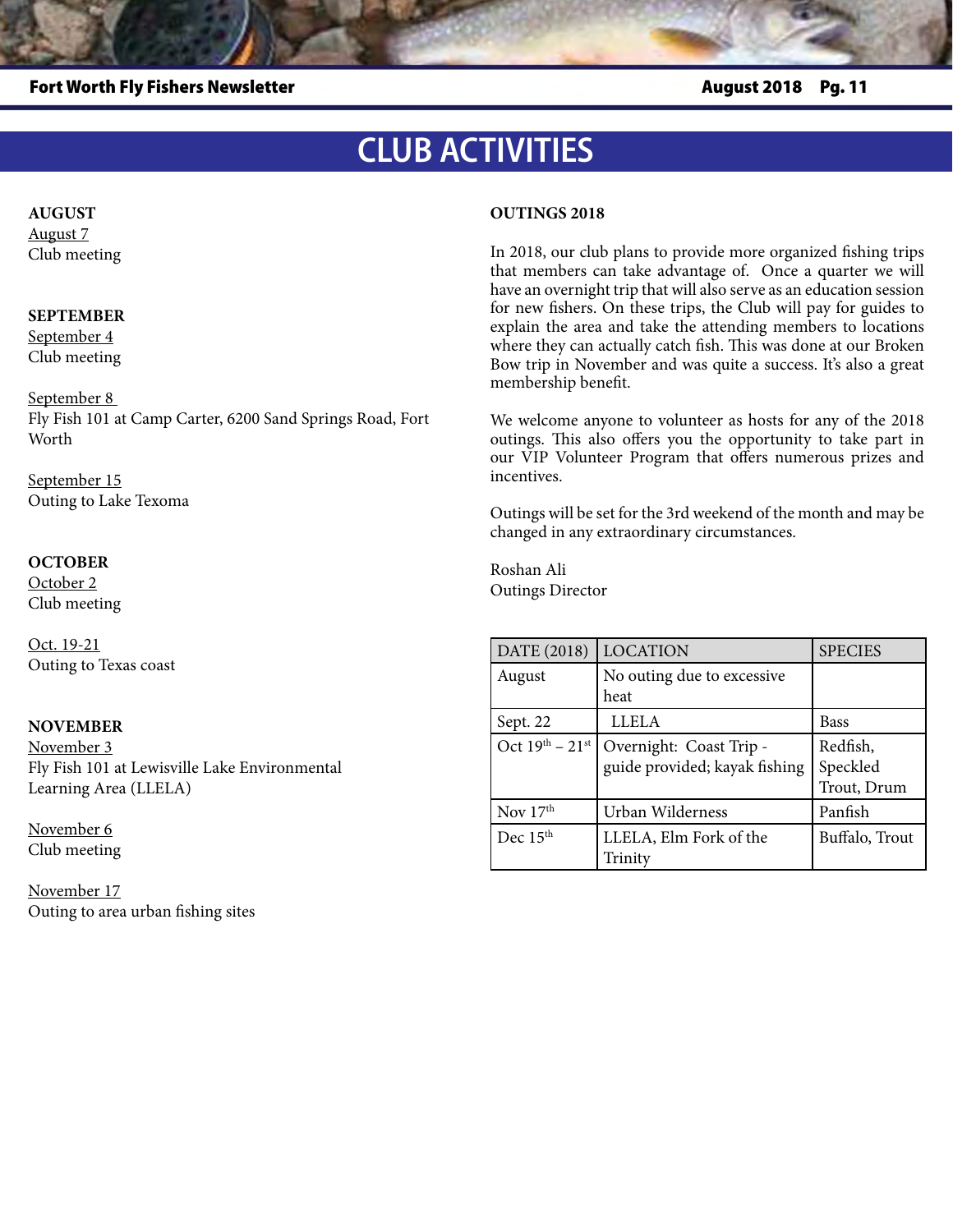## **Fly Tying Groups Around Town**

One of the best ways to improve and learn new tying skills as well as make new friends is to attend one of the tying events held in our area on a weekly basis. If you are a seasoned and experienced tyer, many of us would be glad to learn a new pattern or technique from you. If you are new to the whole mystifying ordeal of putting thread and feathers on a hook, do not be intimidated. Come and watch, enjoy a cold one, and catch up on recent fishing reports.

### **Fort Worth**

Backwoods:

1013 Foch Street

Fort Worth TX 76107

817-332-2423

Wednesday nights at 6:30 p.m.

Call ahead for details and information.

Stephen Woodcock is the Backwoods fly fishing manager and go-to guy for all your fly fishing needs. Stephen was instrumental in getting many club members into fly tying. Backwoods fly tying nights are well attended with lots of knowledgeable tyers that are willing to help and share.

### **Arlington**

Cafe Acapulco 4001 W. Green Oaks Blvd., Suite 121 Arlington TX 76016 817-483-4171 Thursday nights: Dinner and drinks start at 5:15-5:30 p.m. Tying starts at 6:30 p.m.

This event is usually headed by FWFF members who rotate in leading the class. The Mexican cuisine and cold drinks served by Lynda get the program rolling before tyers start making the fur, feathers and lies fly. If you don't mind a bit of rabbit fur in your salsa or peacock herl in your PBR, come join us!

### **Grapevine**

Bass Pro Shop: Fly Fishing Department 2501 Bass Pro Drive, Grapevine, TX 76051 Wednesday Night: 7:00 p.m. Saturday Morning: 10:00 a.m.

Led by "The Roadkill Round Table", this group has been tying for 35 years but welcomes new members.